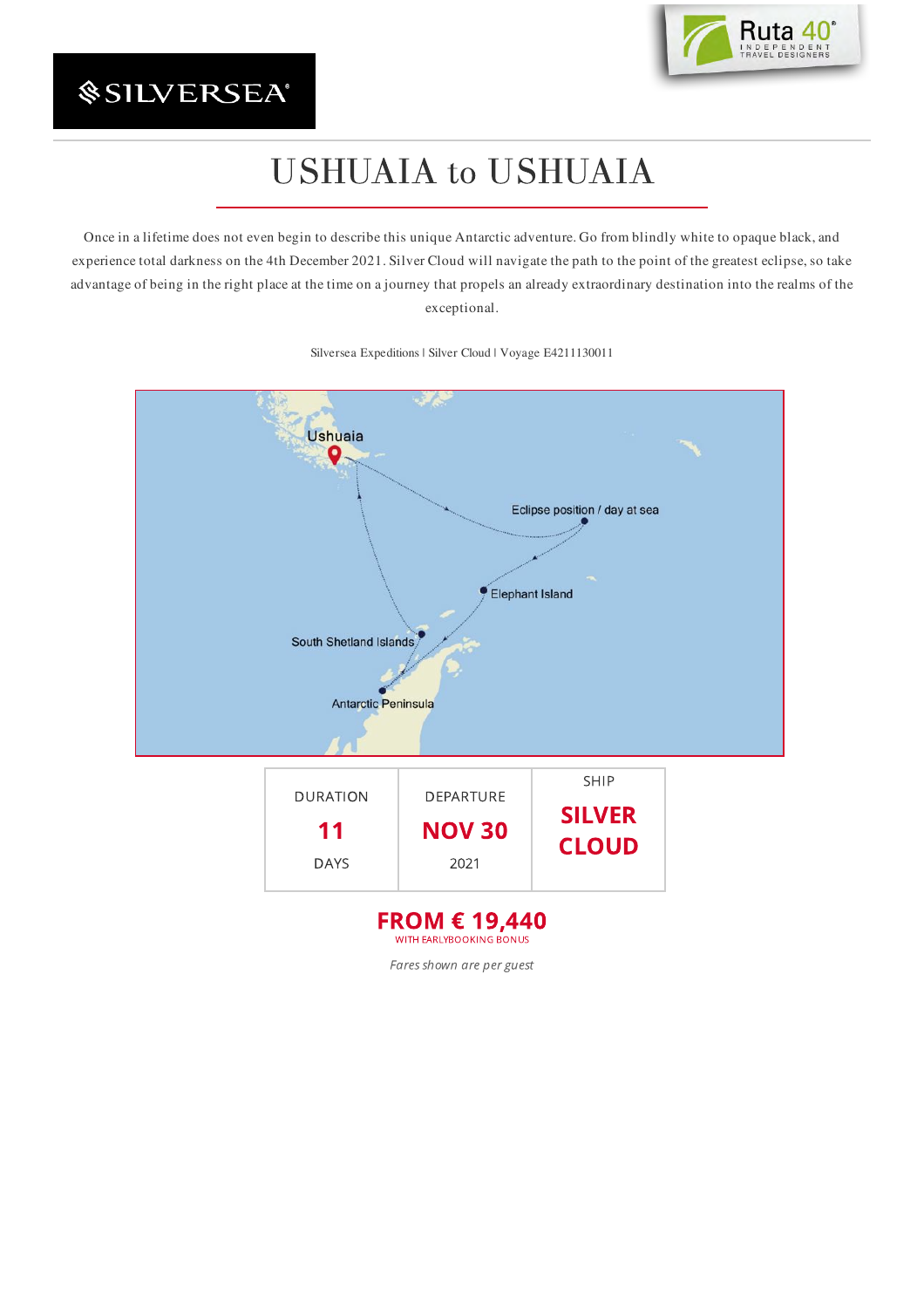# Offers For This Cruise



Antarctica - All Inclusive Book by 31 March, 2020 and

enjoy Reduced Air Fares in Business Class or Free Economy Class Air Roundtrip + Included Hotel and Transfers



10% Early Booking Bonus Book and pay in full by 28 February, 2020 and save 10%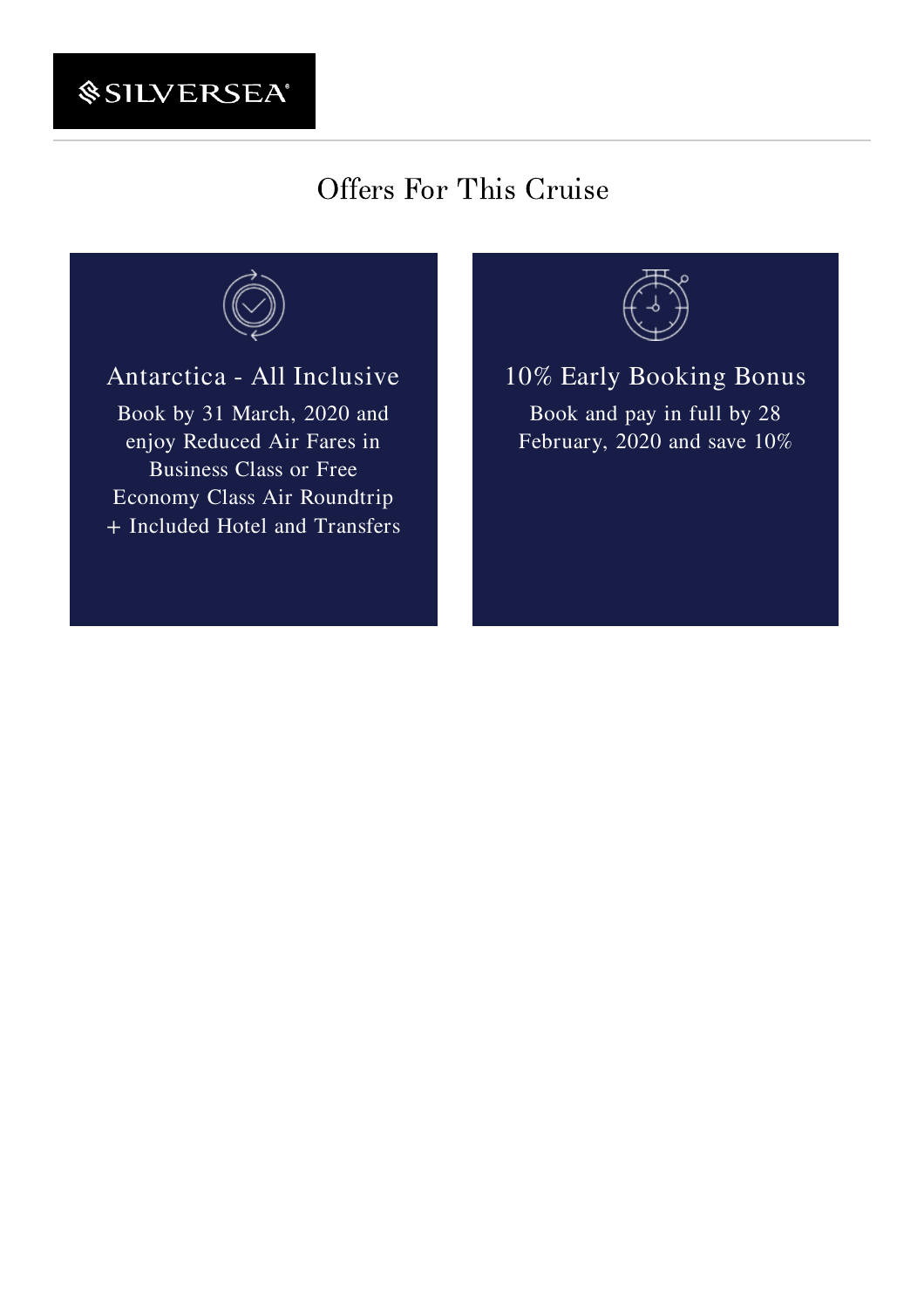# **Itinerary**

 $\bigcirc$  11 Days  $\mathring{\mathbf{U}}$  6 Ports  $\mathring{\mathsf{P}}$  2 Countries

Once in a lifetime does not even begin to describe this unique Antarctic adventure. Go from blindly white to opaque black, and experience total darkness on the 4th December 2021. Silver Cloud will navigate the path to the point of the greatest eclipse, so take advantage of being in the right place at the time on a journey that propels an already extraordinary destination into the realms of the exceptional.

Voyage Number: E4211130011



**USHUAIA**

TUESDAY 30 NOV Argentina Departure 7:00 PM



**DRAKE PASSAGE** 

WEDNESDAY 01 DEC



**DRAKE PASSAGE** 

THURSDAY 02 DEC

**DRAKE PASSAGE**

FRIDAY 03 DEC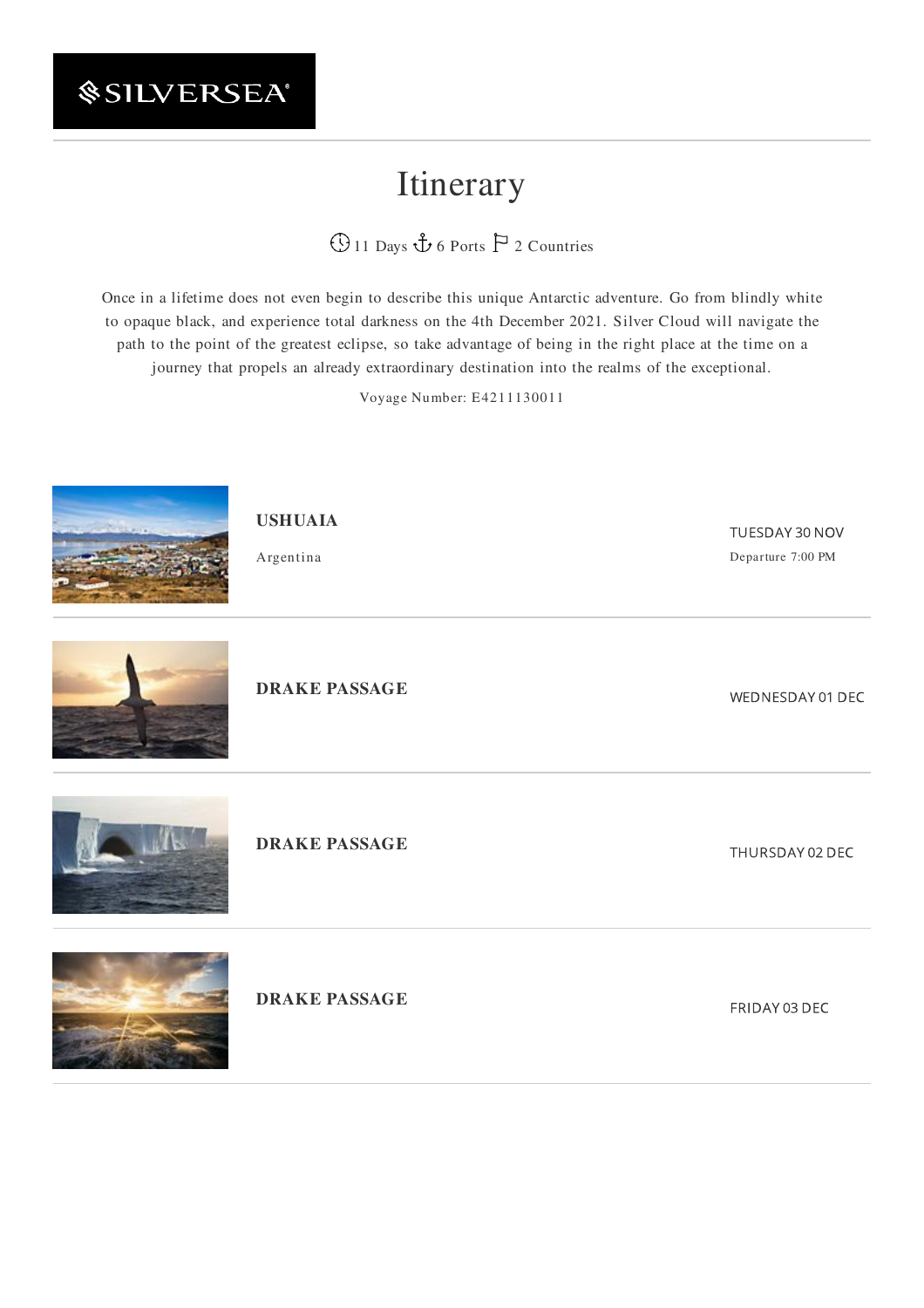

### **Eclipse Position / Day At Sea**

SATURDAY 04 DEC  $2:30$  AM -  $5:00$  AM



### **ELEPHANT ISLAND**

SUNDAY 05 DEC Antarctica 7:00 AM - 12:00 PM



**Antarctic Peninsula**

Antarctica

MONDAY 06 DEC



### **Antarctic Peninsula**

Antarctica

TUESDAY 07 DEC



### **SOUTH SHETLAND ISLANDS**

WEDNESDAY 08 DEC Antarctica Departure 5:00 PM



### **DRAKE PASSAGE**

THURSDAY 09 DEC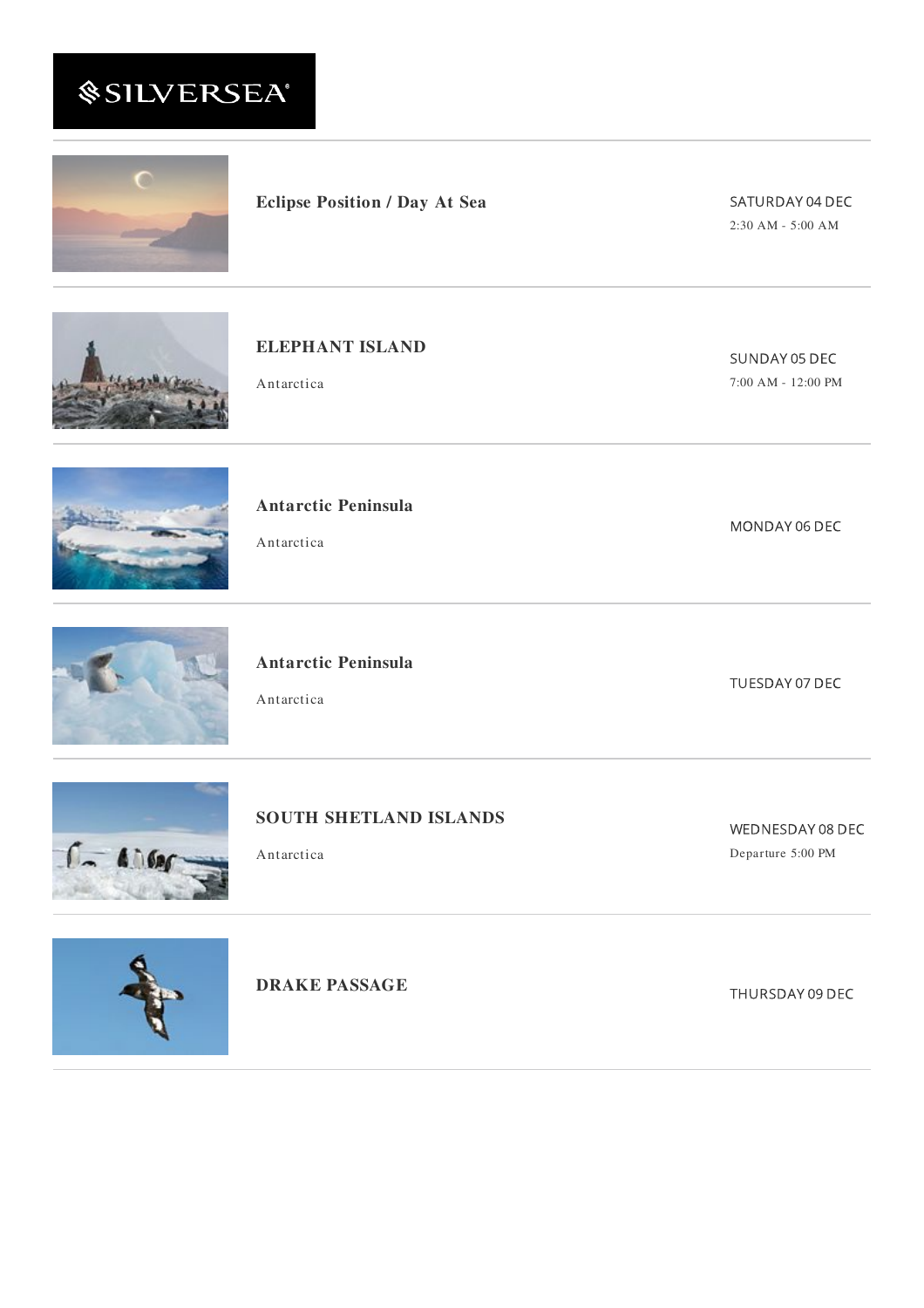



### **DRAKE PASSAGE**

FRIDAY 10 DEC



#### **USHUAIA**

SATURDAY 11 DEC Argentina Arrive 8:00 AM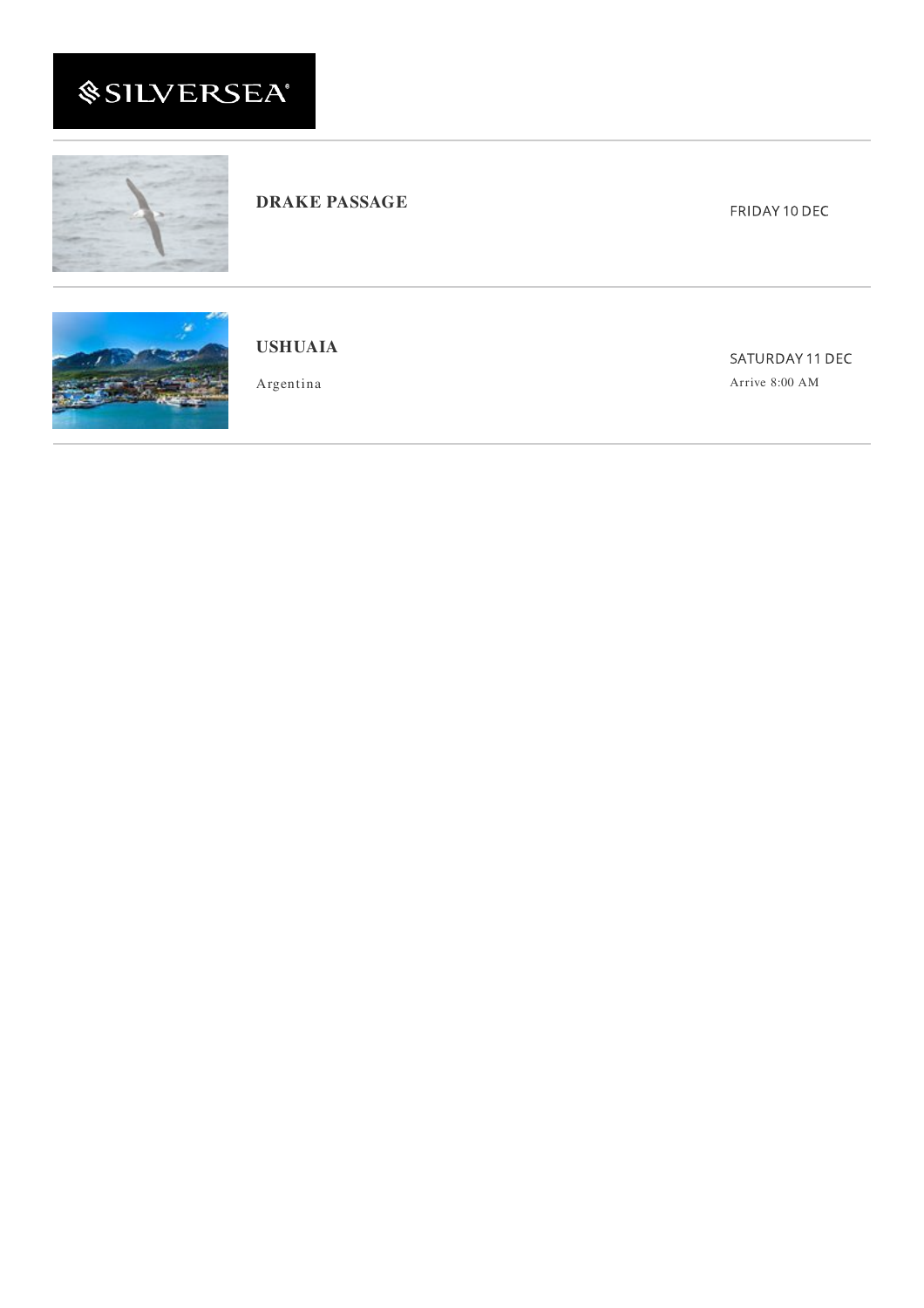# Suites & Fares

Silversea's oceanview suites are some of the most spacious in luxury cruising. All include the services of a butler thanks to the highest service ratio at sea and almost all have a private teak veranda so that you can breathe in the fresh sea air by merely stepping outside your door. Select your suite and Request a Quote - guests who book early are rewarded with the best fares and ability to select their desired suite.

| <b>Owner's Suite</b><br>587 ft <sup>2</sup> / 55 m <sup>2</sup> incl. veranda (89 ft <sup>2</sup> / 8 m <sup>2</sup> ) Deck 7                | FROM € 57,690<br>WITH EARLY BOOKING<br><b>BONUS</b> |
|----------------------------------------------------------------------------------------------------------------------------------------------|-----------------------------------------------------|
| <b>Grand Suite</b><br>1,019 ft <sup>2</sup> / 95 m <sup>2</sup> including veranda (145 ft <sup>2</sup> / 14 m <sup>2</sup> ) Deck 7          | FROM € 48,330<br>WITH EARLY BOOKING<br><b>BONUS</b> |
| <b>Royal Suite</b><br>736 ft <sup>2</sup> / 69m <sup>2</sup> including veranda (126 ft <sup>2</sup> / 12 m <sup>2</sup> ) Deck 6             | FROM € 41,220<br>WITH EARLY BOOKING<br><b>BONUS</b> |
| <b>Silver Suite</b><br>581 ft <sup>2</sup> / 54 m <sup>2</sup> Including veranda (92 ft <sup>2</sup> / 8 m <sup>2</sup> ) Deck 6/7           | FROM € 34,920<br>WITH EARLY BOOKING<br><b>BONUS</b> |
| <b>Medallion Suite</b><br>517 ft <sup>2</sup> / 48 m <sup>2</sup> Including veranda (81 ft <sup>2</sup> / 7.6 m <sup>2</sup> ) Deck 5/6/7    | FROM € 29,610<br>WITH EARLY BOOKING<br><b>BONUS</b> |
| <b>Deluxe Veranda Suite</b><br>295 ft <sup>2</sup> / 27 m <sup>2</sup> including veranda (49 ft <sup>2</sup> / 4,5 m <sup>2</sup> ) Deck 5/6 | FROM € 22,680<br>WITH EARLY BOOKING<br><b>BONUS</b> |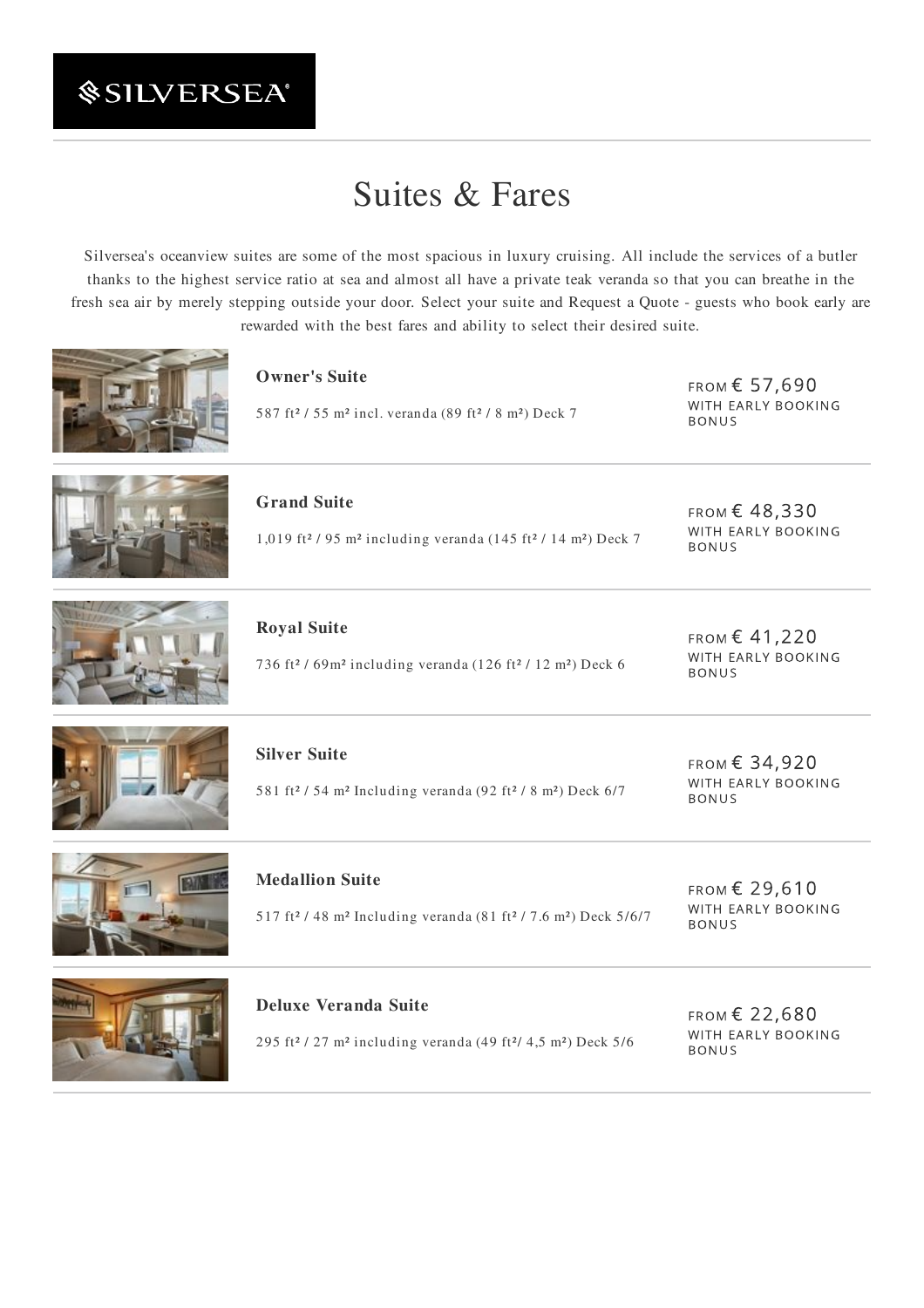



### **Veranda Suite**

295 ft<sup>2</sup> / 27 m<sup>2</sup> including veranda (49 ft<sup>2</sup>/ 4,5 m<sup>2</sup>) Deck 5/6/7

FROM € 19,440 WITH EARLY BOOKING **BONUS** 



### **Vista Suite**

240 ft<sup>2</sup> / 22m<sup>2</sup> Deck 4

Waitlist

### INCLUDED IN THE CRUISE FARE

- ✓ Economy Class Roundtrip
- $\checkmark$  1 night pre-cruise and 1 day-use post-cruise
- $\checkmark$  Transfers (between airport/hotel and ship)
- $\checkmark$  In-country flights when required by itinerary

Fares shown are per guest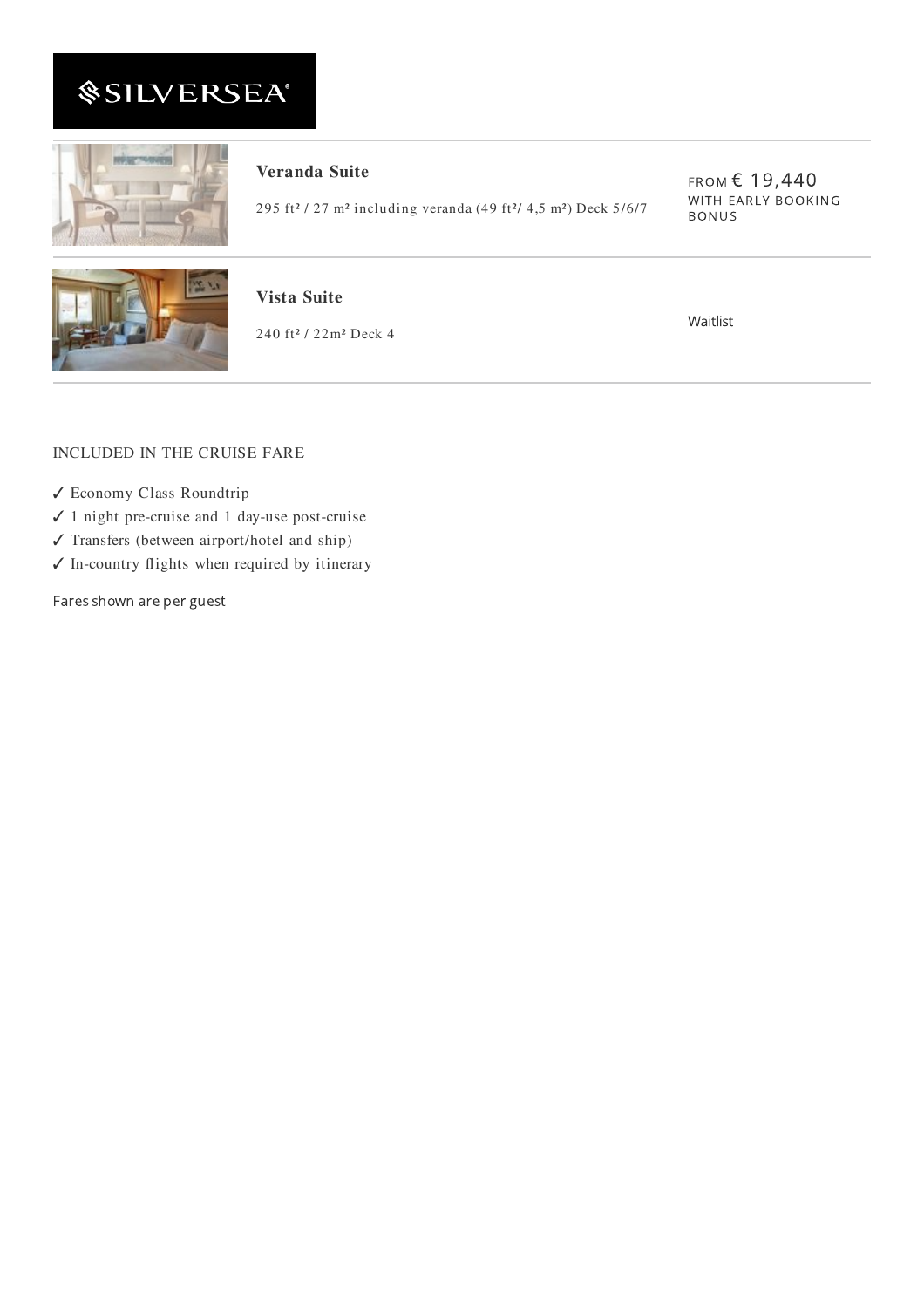# Ship - Silver Cloud

Silver Cloud is the most spacious and comfortable ice class vessel in expedition cruising. Her large suites, her destination itineraries and her unparalleled service make her truly special. With 18-brand new Zodiacs and a pole to pole expedition itinerary, Silver Cloud really does break the ice between expedition and luxury.

#### **SPECIFICATIONS**

| Crew               |  |  |  |  |
|--------------------|--|--|--|--|
| Officers           |  |  |  |  |
| Guests             |  |  |  |  |
| Tonnage            |  |  |  |  |
| Length             |  |  |  |  |
| Width              |  |  |  |  |
| Speed              |  |  |  |  |
|                    |  |  |  |  |
| 3rd Guest Capacity |  |  |  |  |
|                    |  |  |  |  |
|                    |  |  |  |  |
|                    |  |  |  |  |
| Connecting Suites: |  |  |  |  |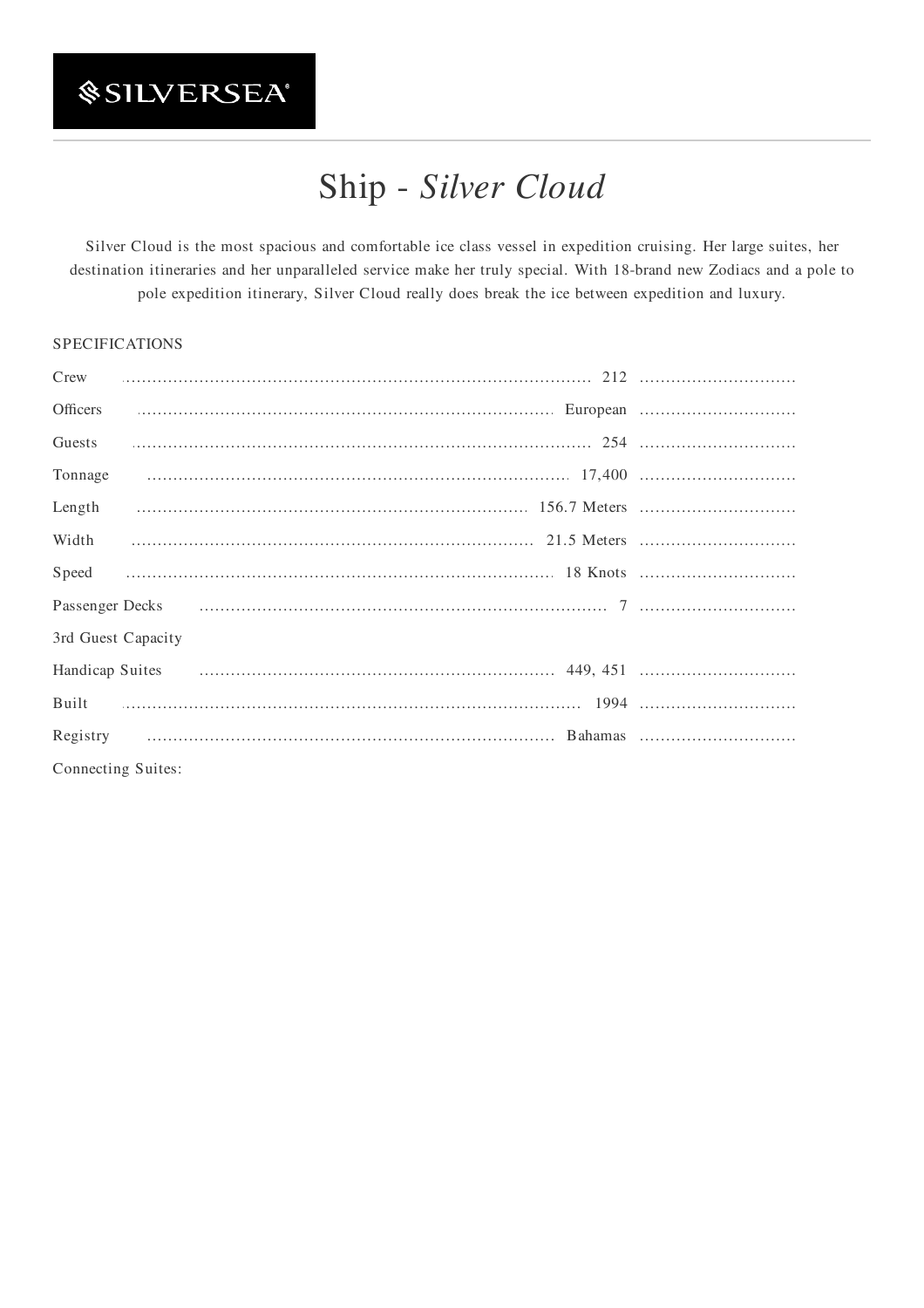# Silver Cloud Dining Options: 4 Restaurants



*<u>SILVERSEA®</u>* 



### The Grill

Sourced from volcanic rock and placed in an oven to reach an optimum temperature of 400°C, The Grill invites guests to cook their food directly at their table. With the stone cooking available in the evenings only, The Grill becomes a daytime rotisserie, gourmet salad and burger bar.

### La Dame

Indulge in an evening where fine wines are complemented by a set bespoke menu of regionally-inspired dishes in an intimate, elegant setting. An extraordinary sixcourse experience celebrating the world's most distinguished wine regions aboard your luxury cruise ship. Per guest reservation fee of US\$60.

### La Terrazza

Silversea cruises offers a divine selection of Italy's best cuisine, served à la carte in La Terrazza. Authentic recipes and the freshest ingredients come together with flair and  $passion - a$  flavourful expression of Silversea's distinctive Italian heritage.

### The Restaurant

Dine amid sparkling crystal, silver and sweeping ocean views in our main dining room. Enjoy Continental or regional specialities impeccably presented and graciously served. The Restaurant is an open-seating dining room, which means there are no assigned times, no assigned tables.



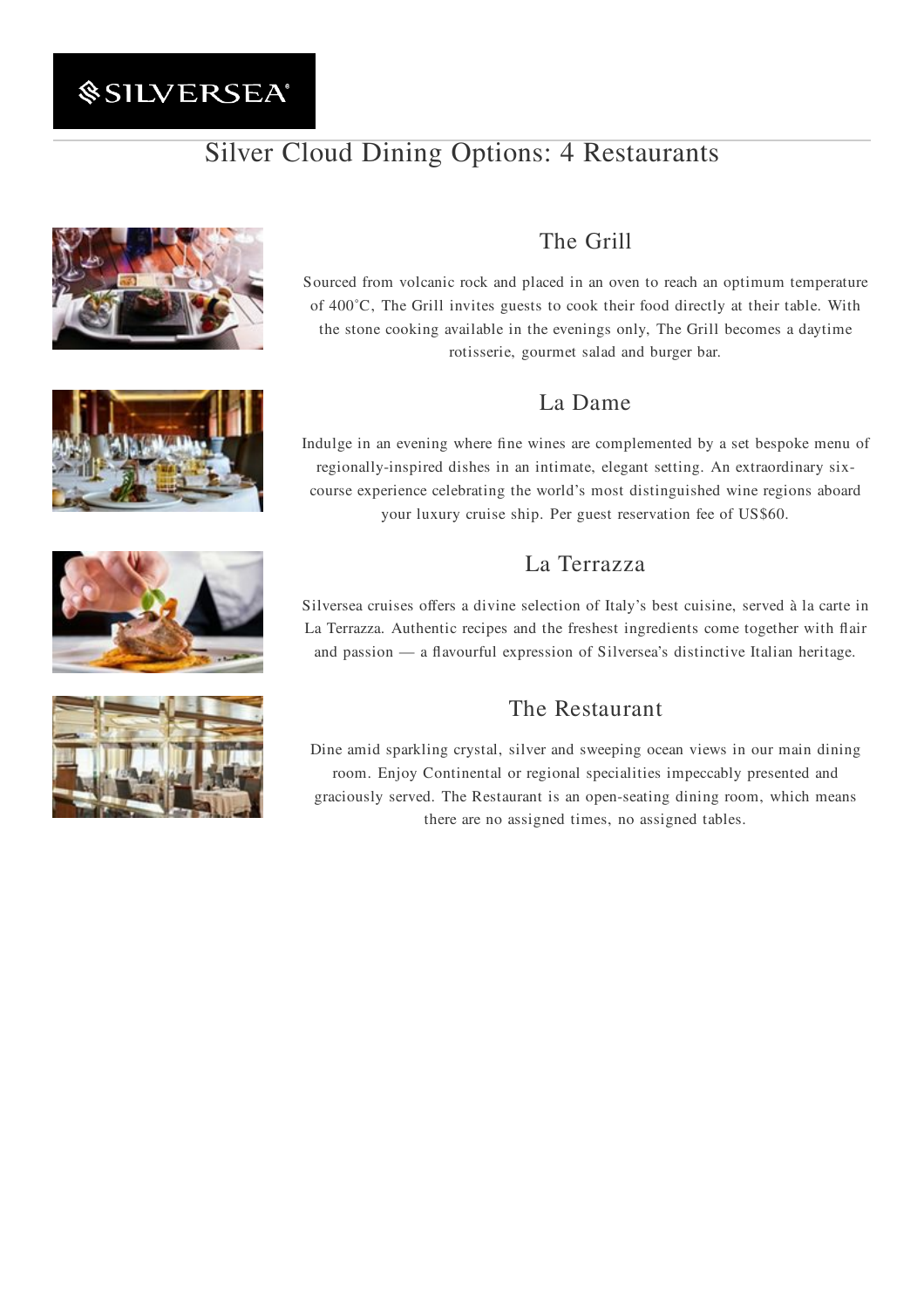### **Public Areas**



Dolce Vita

No cruise is complete without meeting new people. Enjoy complimentary drinks and live music at the bar while meeting other guests.



Zagara Beauty Salon

Maintain your fresh look throughout your luxury cruise at the Zagara Beauty Salon. Services are available for men and women.



Pool Deck

Chaise lounges arranged in the sun or shade. Bubbling whirlpools. The pool water refreshing in warmer climates, heated for cooler weather.



Reception

Be sure to visit the Reception area, where our experts can provide invaluable information to help you get the most out of your cruise.



Fitness Centre

The Fitness Centre offers worldclass equipment, classes, and personalized services.



Connoisseur's Corner

If you appreciate good cognac or premium cigars, be sure to visit the Connoisseur's Corner to see the ship's exceptional selection.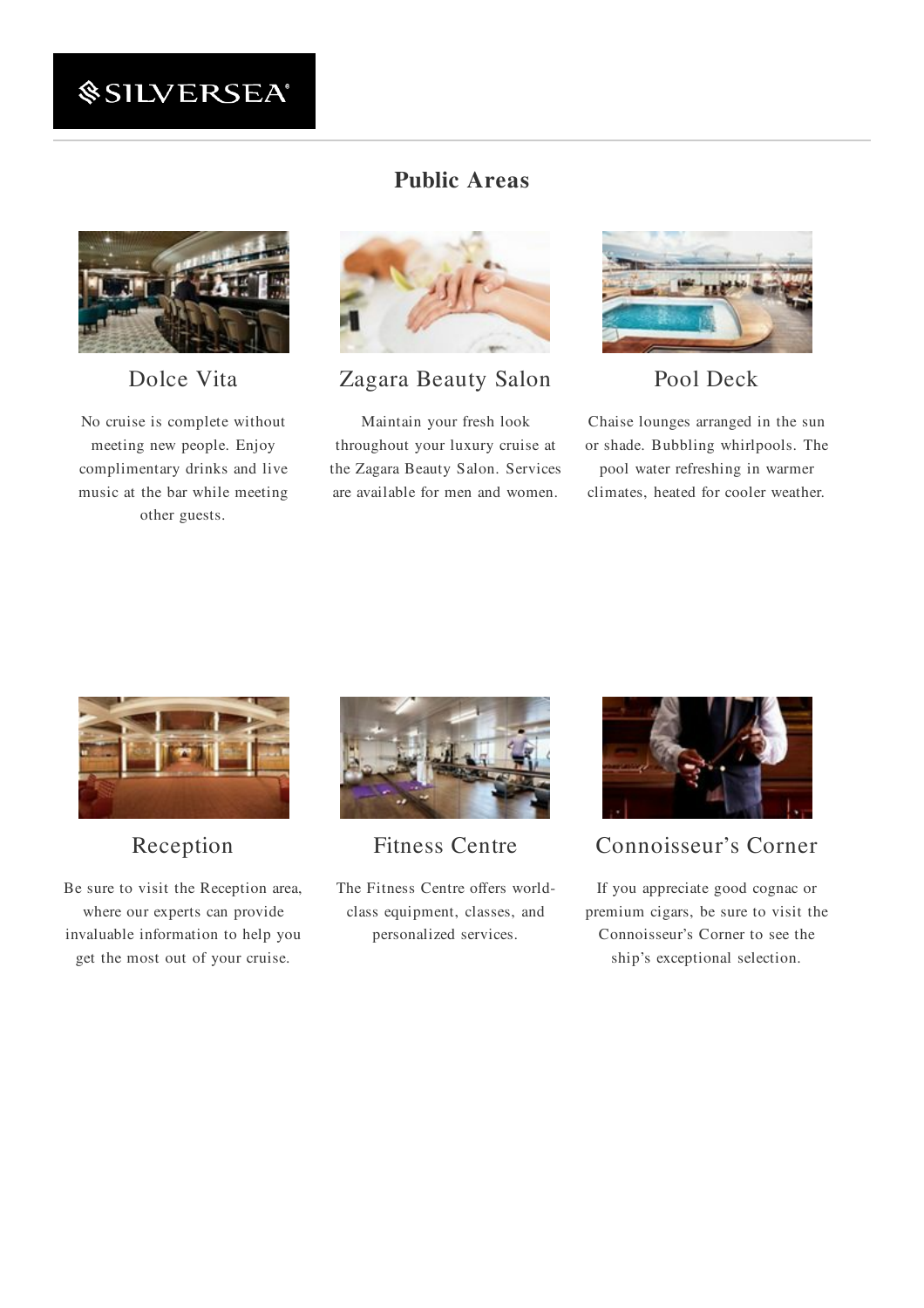

### Tor's Observation Lounge

Set on the highest level at the very top of the ship, this is a quiet space for reading and reflection while being dazzled by the undulating seascapes that are constituent to life on board.



## Boutique

There is a wealth of luxury shopping experiences aboard all Silversea ships, featuring the most distinctive and appealing brands from across the globe.



### Explorer Lounge

Perfect for presentations, lectures and video screenings, this is where our team of dedicated experts share their knowledge on their specialised

subject, not to mention their infectious passion and energy.



### Panorama Lounge

Relax and unwind in the Panorama Lounge, a sophisticated yet amicable space offering beautiful ocean views as you enjoy your cruise.



Zagara Beauty Spa

Come and indulge in a luxurious spa treatment. Facials, body wraps, massages: the spa is the perfect place to unwind.



Photo Studio

Unique to Silver Cloud, the Photo Studio offers a professional space for budding photographers to retouch, print and display their work.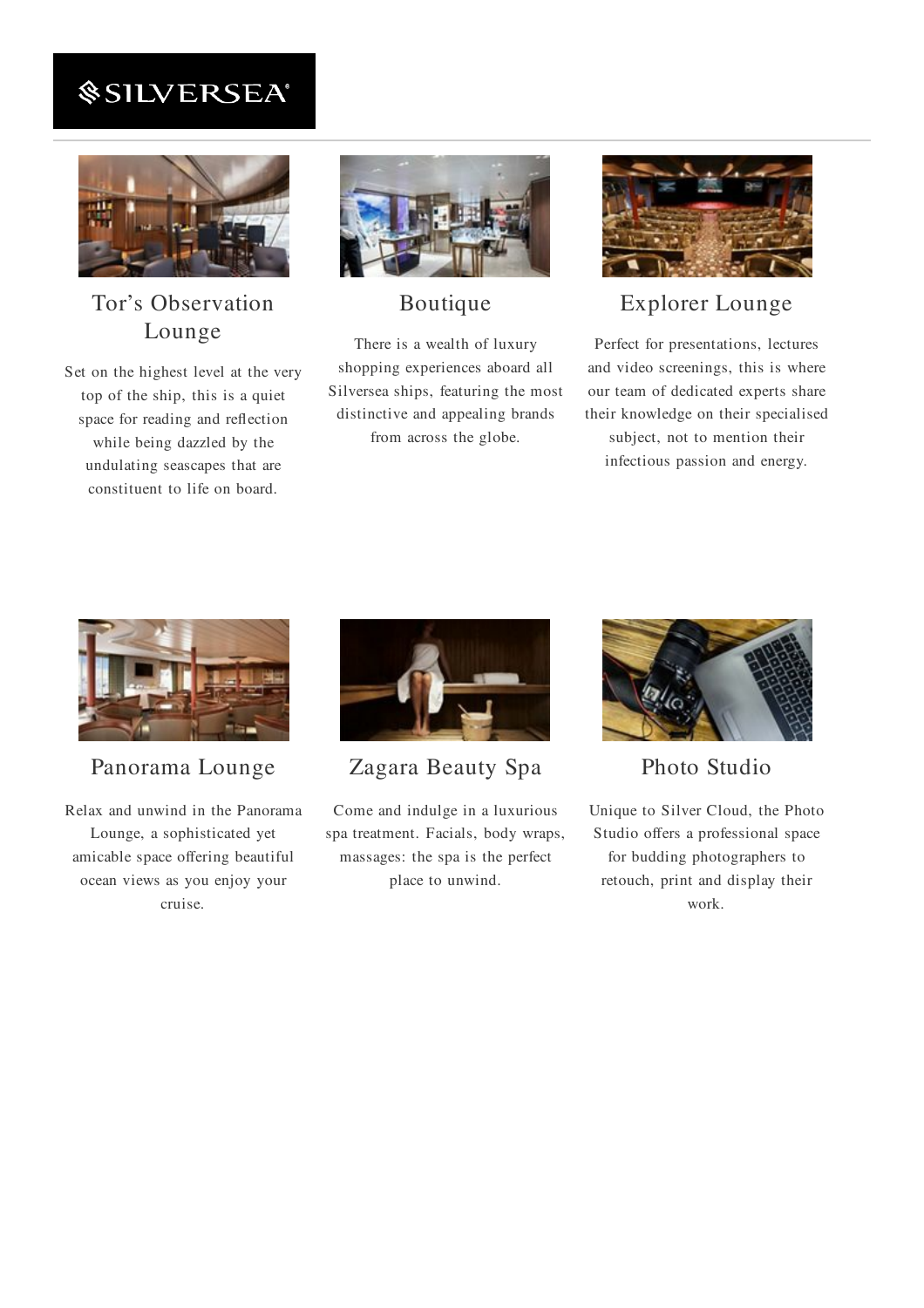# **Voyage Highlights**

Your expedition will lead to one discovery after another. A complimentary programme of unique, small-group shore experiences, led by team of expert guides and lectures, allows you to fully experience the lands you'II visit.

### USHUAIA To USHUAIA

### Nov0 30, 2021 | 11 Days | Voyage E4211130011

#### **Voyage Highlights:**

#### Total Eclipse -

This Total Solar Eclipse can only be seen from Antarctica. We will travel across the Drake Passage to reach an area north of the South Orkney lslands to hopefully observe the eclipse during the early morning.

#### Elephant Island, Antarctica -

Named far its farmer abundance of elephant seals, the island and its glaciers look uninviting, yet in 1916, when Ernest Shackleton's ship Endurance was crushed by ice in the Weddell Sea, his crew was stranded here for 137 days. Weddell seals, Chinstrap Penguins, and Macaroni Penguins can be faund on the spit of land Shackleton's men named Point Wild. A solitary statue honours the Chilean captain Luis Pardo, who took the cutter Yelcho across the Drake Passage to rescue Shackleton's men. Depending on ice conditions, a Zodiac cruise and a landing might be possible.

#### Antarctic Peninsula, Antarctica -

We will explore the Antarctic Peninsula from the Silver Cloud, on Zodiac cruises and via landings to see seals and penguin colonies. This promontory of land is the furthest-north extension of mainland Antarctica. Your excursions will be expertly planned by your Captain and Expedition Leader according to weather and ice conditions. South Shetland Islands, Antarctica - Several landing sites and remains of whaling stations can be found in the South Shetland Islands. This grouping of islands is 75 miles north of the Antarctic Peninsula and holds sixteen research stations run by Argentina, the US, Chile, Spain and several other countries. Sites for your activities will be selected based on weather and ice conditions.

#### Drake Passage -

We will pass twice through the Drake Passage, a 600-mile wide expanse that marks the convergence of the Atlantic, Pacific and Southern Oceans. This is an excellent area for whale-watching and pelagic birding. Look for albatrosses and Southern Giant Petrels, as well as Cape Petrels, prions and storm-petrels.

#### Kayaking in Antarctica -

Silver Cloud offers the opportunity to kayak in a small group under the guidance of certified kayak instructors. These special excursions are a chance to appreciate the wilds of Antarctica in peaceful silence.

#### **WildlifeWatch List:**

- Gentoo, Chinstrap and Adelie Penguins
- Antarctic fur seals, Southern elephant seals, Weddell seals, crabeater seals and leopard seals
- Humpback whales, minke whales, sei whales, fin whales, pilot whales, orcas
- Birds of note: Blue-eyed Shag, Black-browed Albatross, Wandering Albatross, Southern Giant Petrel, Cape Petrel, Wilson's